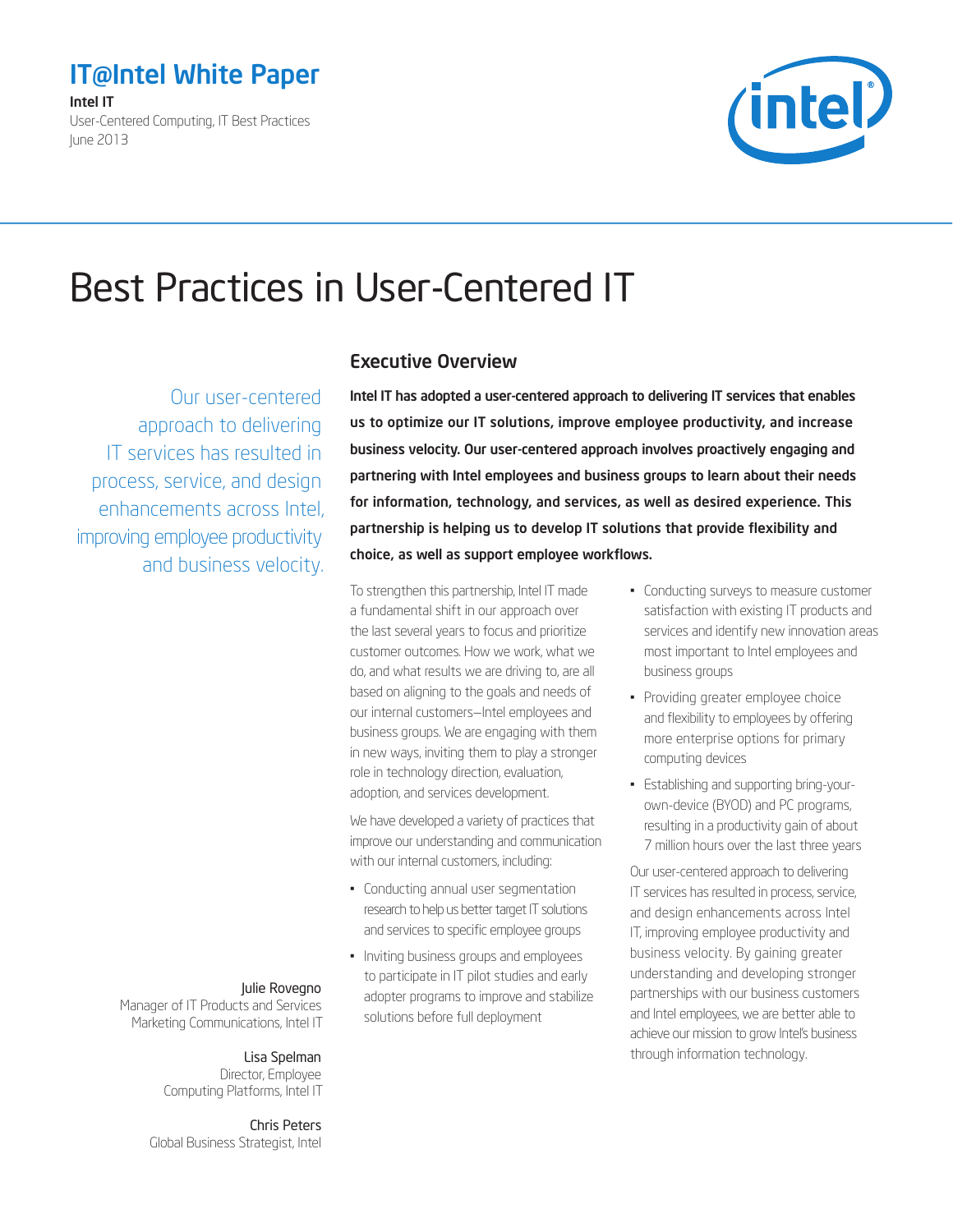### **Contents**

| <b>An Evolving Business</b><br>Environment and Ever-changing |   |
|--------------------------------------------------------------|---|
| A True Partnership<br>Develops from Prioritization           |   |
| Best Practices in                                            |   |
| Understanding Users                                          | З |
| A Multi-faceted Approach  3                                  |   |
| Focusing on Our Customers                                    |   |
| through Inviting, Listening,                                 | 5 |
|                                                              | 8 |
|                                                              |   |
|                                                              |   |

# **IT@INTEL**

The IT@Intel program connects IT professionals around the world with their peers inside our organization – sharing lessons learned, methods and strategies. Our goal is simple: Share Intel IT best practices that create business value and make IT a competitive advantage. Visit us today at [www.intel.com/IT](http://www.intel.com/IT) or contact your local Intel representative if you'd like to learn more.

# **BACKGROUND**

Over the last several years, Intel IT has seen the IT landscape dramatically change and grow in complexity. With the increasing influence of consumerization, IT is no longer the sole determiner of what devices, platforms, methods of connectivity, and services employees use. Just as user-centered design seeks to optimize a product around the needs of users, Intel IT's user-centered approach to delivering IT services seeks to learn from research and user engagement. Understanding employee needs for information, technology, and services, as well as their desired experience, forms the foundation for our decisions. The partnership between Intel IT and our internal customers— Intel employees and business groups empowers everyone. The results of this partnership boost productivity and organizational velocity.

### An Evolving Business Environment and Ever-changing IT Landscape

The increasing speed of business and the abundance of technology options have created a challenging environment for IT. While consumerization and multiple usage models and platforms add to the complexity of the IT landscape, IT strategy can no longer be centered on providing a specific platform or a set of devices. Instead, our solutions must focus on increasing business velocity and employee productivity, and improving customer-based outcomes and customer satisfaction.

To achieve these goals, Intel IT is focused on providing an integrated and optimized user experience across a variety of devices. Intel IT has moved away from the single or "one-size-fits-all" model for our solutions to a multi-layered or tiered approach—one that emphasizes right fit and right design for the job. We call this user-centered IT.

Consumerization of IT brings expectations from our business groups and employees that are shifting traditional roles, causing Intel IT to evolve toward a different decision making and communications model with our internal customers. A major component for addressing new computing models, new expectations, and new behaviors is a willingness to change how we approach decision making in the IT environment. Intel business groups and employees now play a stronger role in technology direction, evaluation, adoption, and services development.

### A True Partnership Develops from Prioritization of User Needs

With a changing workplace, Intel IT knew we had to keep ahead of employee and business group demands and establish ourselves as a partner in productivity. To achieve this partnership, a few years ago we began a fundamental shift to creating our user-centered approach to delivering IT services. This has translated to a renewed approach to provisioning of services, the design and measurement of systems, and most importantly, how we engage with employees and business groups.

We started the process by rethinking and even renaming our organizational structures as part of a multi-year service transformation initiative. Previously organized largely by function—such as architecture, engineering, and operations—we created new service teams, assigning our IT employees distinct roles and implementing standard processes. Each IT service delivers a customer-driven outcome and is grouped as a portfolio with other services that share a common purpose. For example, our PC Client Services team is now organized into a portfolio of services to help every Intel employee be as productive as possible. These services include support and deployment of PCs and software, smartphones, tablets, printing, and other capabilities that help employees do their jobs. As part of our focus on customer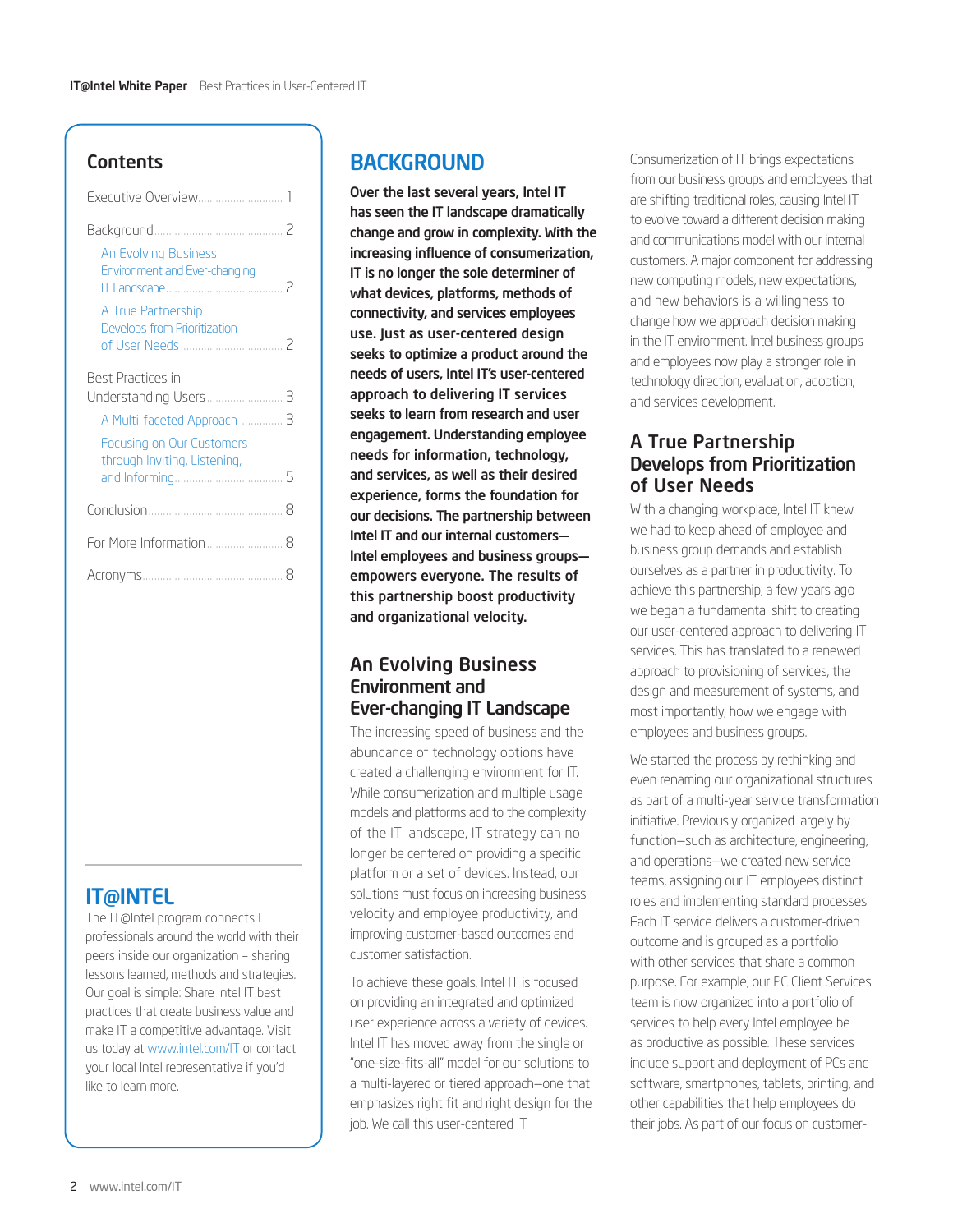<span id="page-2-0"></span>driven outcomes, IT service team job roles now strongly emphasize learning from and listening to our internal customers.

The transformation of our IT landscape served as a catalyst for other changes, including increased research, communication, and interaction with Intel employees and business groups to better understand their needs. For example, our job rotations program embeds Intel IT employees into business groups. In 2012, over 120 IT employees completed job rotations, resulting in process, service, and design improvements across Intel. From the experiences they had during job rotations, IT employees brought back keen observations on the usability and functionality of our IT services that they would not otherwise have gained, and they developed relationships with our internal customers that could assist in development of future IT services.

Similarly, a team of IT user experience experts conduct in-depth research with specific groups, studying what technology they use, how they interact, and what tasks they perform. Through these interactions, we gain insights to help us design optimized IT solutions that boost employee and business productivity. For example, our improvements on Intel's purchase order (PO) system show how deeper customer knowledge is creating business value. Intel's employees generate over 200,000 POs per year. By watching how they interacted with the system, we discovered ways to streamline the process by consolidating eight different systems into one, and ultimately reduced the time to create POs by more than 50 percent.

By gaining a greater understanding of and developing stronger partnerships with our business customers and Intel employees, we are better able to achieve our mission to grow Intel's business through information technology. As we continue to evolve our user-centered approach to delivering IT services, we have achieved significant business value for Intel and have established best practices.

# Best Practices in Understanding Users

Focusing on what our internal customers need means re-orienting ourselves on how we engage with them, what choices we offer, and how we guide them in making those choices. We have developed a variety of ways to improve our understanding of our internal customers and our communication with them.

### A Multi-faceted Approach

Intel IT takes a multi-faceted approach to user-centered IT by encouraging stronger internal customer participation in the technology evaluation process. We base decisions on proof of concept (PoC) results and employee segmentation research, listen to early adopters and technical review teams, and engage with our internal customers at multiple steps along a deployment process, including design and post-rollout of IT solutions.

For example, before we deploy new technology to all Intel employees, we first engage smaller business groups in early testing. By getting feedback from employees working in these business groups, we gain a better understanding of how the technology is used and discover if there is anything that would limit its usability. This process lets us address any issues before deployment and allows us to improve our solution designs.

In our user-centered IT environment, a free flow of communication, ideas, and innovative thinking is supported throughout the organizational structure. We encourage Intel employees to contribute ideas concerning the efficiency and quality of IT solutions and services by participating in the evaluation process. This participation includes taking part in surveys, talking to support teams, or giving feedback in person, in forums, and through a global enterprise-wide social computing environment. Although action may

### A Partner in Productivity

Consumer devices and technologies continuously shape employees' expectations about work and collaboration. At Intel, we have embraced this consumerization as a way to improve employee productivity, and we continue to expand our successful bringyour-own-device (BYOD) program through ongoing communication with Intel employees. As a result, we have seen a positive impact in employee productivity and satisfaction.

To support consumerization, we proactively inform employees of the security and functionality that devices must have to be used in the corporate environment. By taking this approach, we can better educate employees about which technologies and devices work best in the enterprise, while protecting the enterprise and data.

As our BYOD program continues to grow, it increasingly encompasses a broader range of devices and applications. We now have over 23,000 devices in the program, a 38-percent increase from 2011. As a result of the BYOD program, employees report they are saving an average of 57 minutes daily. This savings equates to a productivity gain of about 7 million hours over the last three years. (See Figure 1.)

### Consumerization of IT



Figure 1. The Intel IT bring-your-own-device (BYOD) program has grown over the last three years, resulting in significant increase in productivity for Intel employees.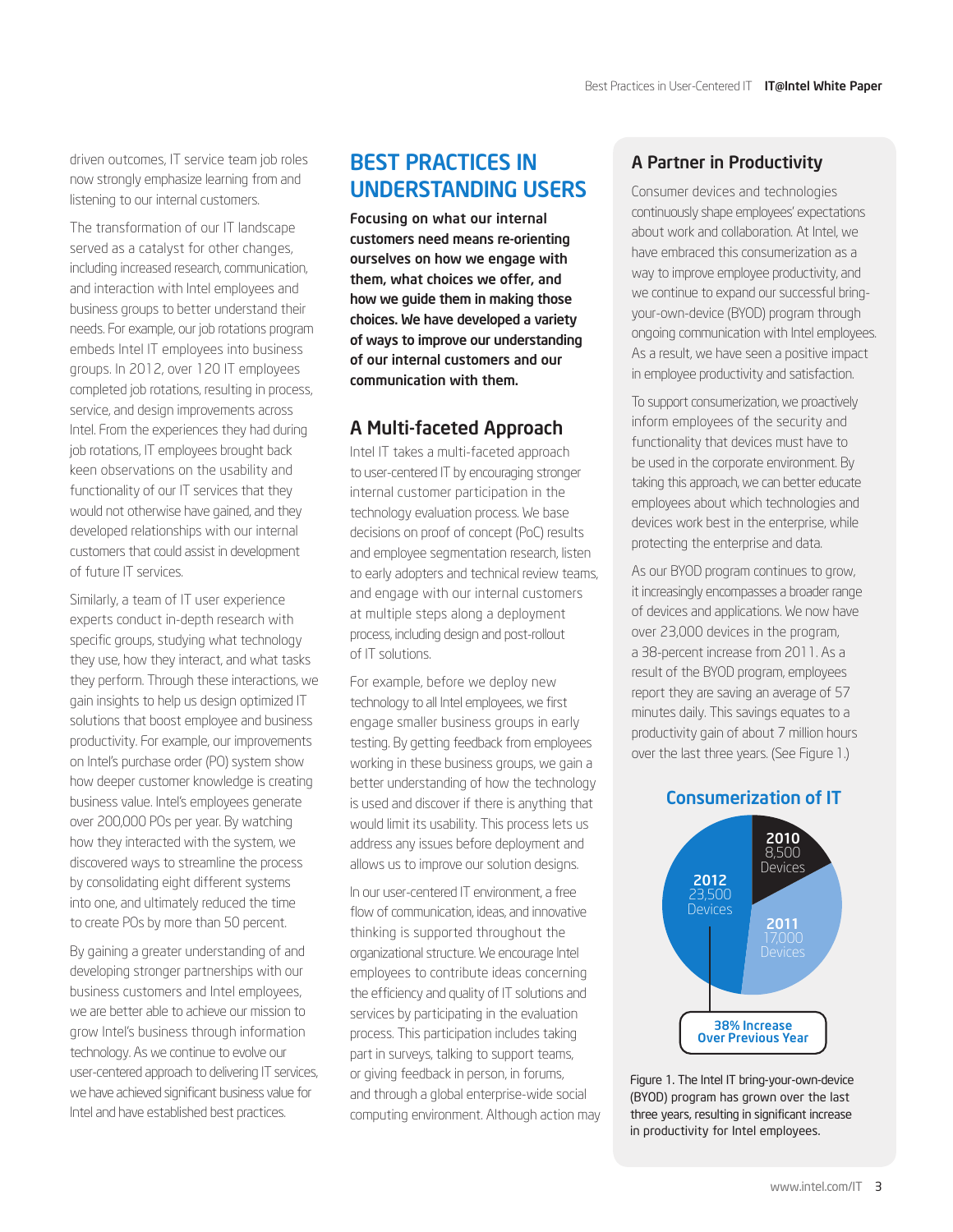#### Table 1. Examples of possible personas

| <b>Role</b> | Who this includes                                                           |
|-------------|-----------------------------------------------------------------------------|
| Segment #1  | Technologists who specialize<br>in creating hardware                        |
| Segment #2  | Employees who work in<br>the factory or support<br>manufacturing operations |
| Segment #3  | Employees in sales, marketing,<br>finance and other roles across<br>Intel   |
| Segment #4  | Employees who are new to<br>the company, usually less than<br>18 months     |
| Segment #5  | Technologists who focus on<br>software development                          |
| Seament #6  | Administrative staff                                                        |

not be taken on all recommendations, we follow up on suggestions, ideas, and research, to support an ongoing open dialog with our internal customers.

Figure 2 shows many of the ways in which our internal customers are at the center of our computing and IT strategy.

#### Using Personas To Better Understand Employee Needs

In order to provide solutions that meet our internal customers' needs, it is paramount to gain a clear understanding of who they are, how they work, what technology they use, how they typically communicate, and what issues they often face. Intel IT partners with several groups, including Human Resources and the Human Factors Engineering group, to segment Intel employees based on typical workflows and technology needs.

We've learned that one size doesn't fit all. By segmenting Intel employee roles into archetypal personas (see Table 1), we can better understand and deliver the types of hardware and software they need to perform their jobs effectively. This approach allows us to provide personalized options without having to support individual solutions. For greatest flexibility, we offer options for primary devices based on personas, and then we supplement that with the bring-your-owndevice (BYOD) program (see sidebar on the previous page) to more fully address employee needs and desires.

We use segmentation research to improve and better target our IT solutions and services. For example, we use our findings to determine the optimal PC refresh cycle for different employee groups. While our standard refresh cycle provides employees with a new PC every two to four years, some groups are on a faster track than others within that range based on their work needs. Our refresh strategy is to offer employees in sales a new primary computing device every two years, engineering employees every three years, and office workers every four years.



Figure 2. Placing our internal customers at the center of a strategy for communications, design, and choice requires a multi-faceted approach.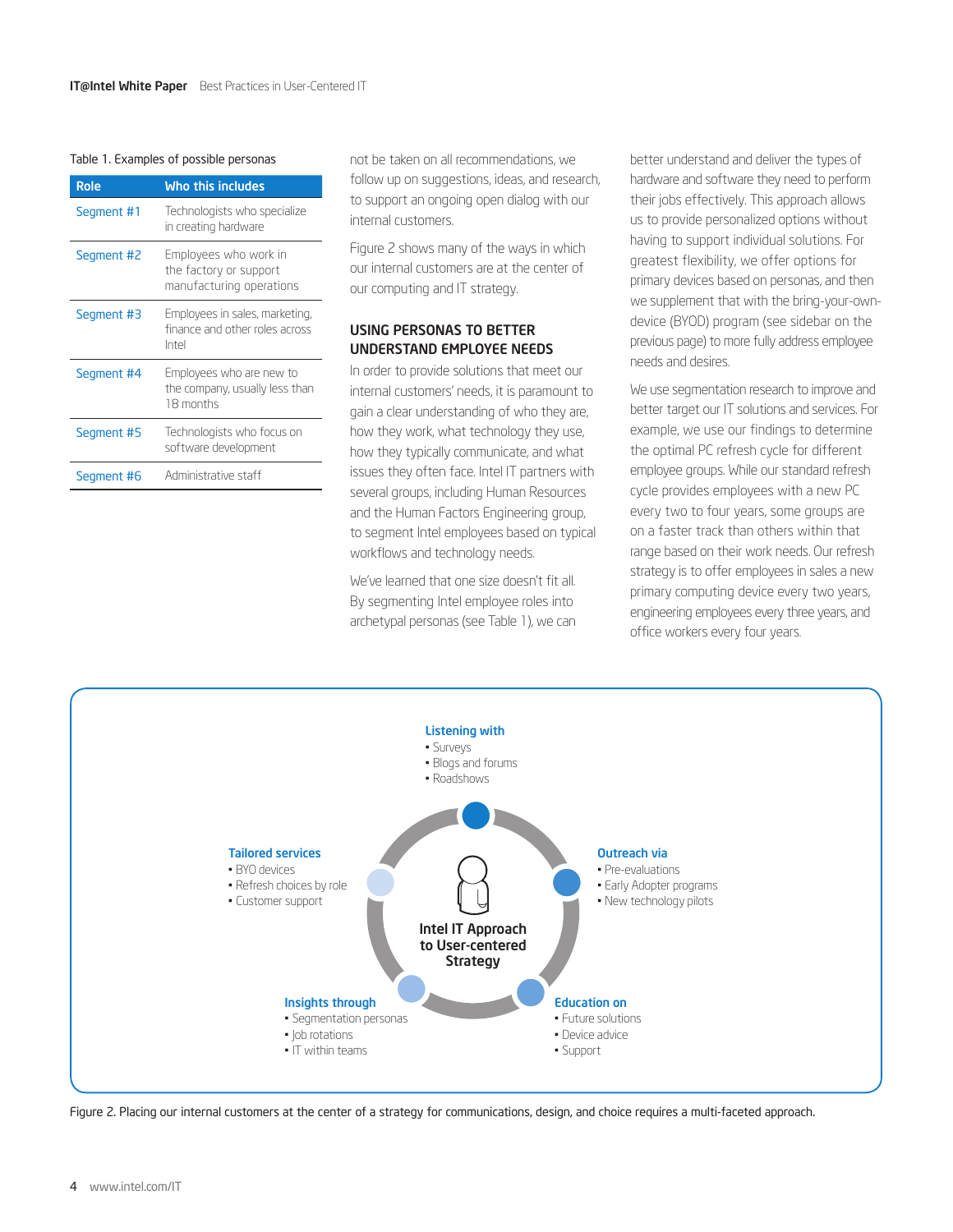<span id="page-4-0"></span>We have also used information gathered from segmentation to improve technical support services. As a result, over the past three years, our Technical Support Desk cut the time to resolve problems in half, enabling us to reduce support staff by 52 percent. We have improved service efficiency by gaining a deeper understanding of user experience and making strategic changes to our technical support workflows.

We observed that 10 percent of IT support calls came from administrative assistants, even though this job role accounts for only 1 percent of the employee population. Because administrative assistants can play a key role in helping many other employees, improving our service to this group affects productivity across a larger employee population. To improve support, we now provide expedited service levels, tailored support channels, and staff specifically trained to meet their unique needs. Administrative assistants also receive special attention with tailored audiocasts, dedicated communication channels, inclusion in early testing, and advance training on new technology. These and other enhancements have contributed to achieving 95 percent overall customer satisfaction in 2012.

We've been performing annual segmentation research since 2009 and we continue to hone our practices. We perform this research annually because new needs and groups develop over time. In addition to the segmentation study that encompasses all of our employees, we also perform smaller studies to achieve greater depth and understanding on specific groups that are growing rapidly or evolving with new workflows.

### Focusing on Our Customers through Inviting, Listening, and Informing

Our user-centered orientation and partnership with business forms the basis for a tailored approach to communication, education, and services. Effective two-way communication with our audience enables positive and

proactive communication with our internal customers, so they view Intel IT as a valuable, trusted resource that will help them achieve their goals.

We use a variety of methods to gather feedback about employees' needs. Delivering IT support to our employees, like technology solutions, is no longer a "one-size-fits-all" scenario. Employees take different approaches to gathering the information they need about the tools they use to get their jobs done. Some employees prefer searching for answers, others want direct support, and still others find podcasts or videos helpful. As a result, we use a range of tools to educate and inform employees about technology and receive support.

We use general employee communication channels as well as purpose-built ones. Employees can consult an IT portal page as well as the IT section within our enterprise social media platform. Together they provide self-help support, service information, training, answers to most commonly asked support questions, and direct links to common transactions. Multiple IT support options include local help desks, 24-hour phone support, online support, and online chat. Intel IT's services newsletter also provides tips and tricks for all employees.

Table 2 outlines some of the ways we engage and communicate with our internal customers, which helps us improve our IT solutions and services and build deeper, more collaborative relationships.

Our approach involves three main types of activities:

- Inviting employees to participate in technology evaluations and pilots
- Listening to employees through surveys and actively seeking opinions through enterprise social media
- Informing employees about ways to make them more productive and aware of IT services and options

### Innovation with Mobility in Mind

Intel employees use multiple devices throughout their workday. Tailoring solutions and services to users' needs involves taking numerous approaches to productivity and usability that span across a multi-device use model.

For example, in anticipation of users' needs, we evaluated the use of Windows\* 8 in Ultrabook™ devices and tablets, as well as other new input methods such as gesture, voice, and touch. We are also developing a broad set of business applications designed for mobile form factors to increase productivity. Applications such as instant messaging capabilities and a speed dialer for one-click access to Intel conference calls help employees collaborate and save time while on-the-go. Other applications currently in use help employees register for an Intel event, access internal wikis, collaborate through social media tools, and approve purchasing requests.

For improved productivity and flexibility, employees must be able to securely access corporate applications and services that are optimized for their devices. Through user experience research, we identified use cases for this multi-device usage model, and we are currently conducting pilots of several timesaving services, which include the following:

- An instant conferencing application. This solution reduces the number of steps necessary to initiate or join audio, video, or data conferences from mobile devices.
- A business travel locator application. This tool provides location-based services to help employees at unfamiliar campuses find available Intel conference rooms, printers, colleagues' desks, restrooms, and other locations.§

§ See "Digital Personal Assistant for the Enterprise," January 2013 and "Getting a Headstart on Location-based Services in the Enterprise," January 2013.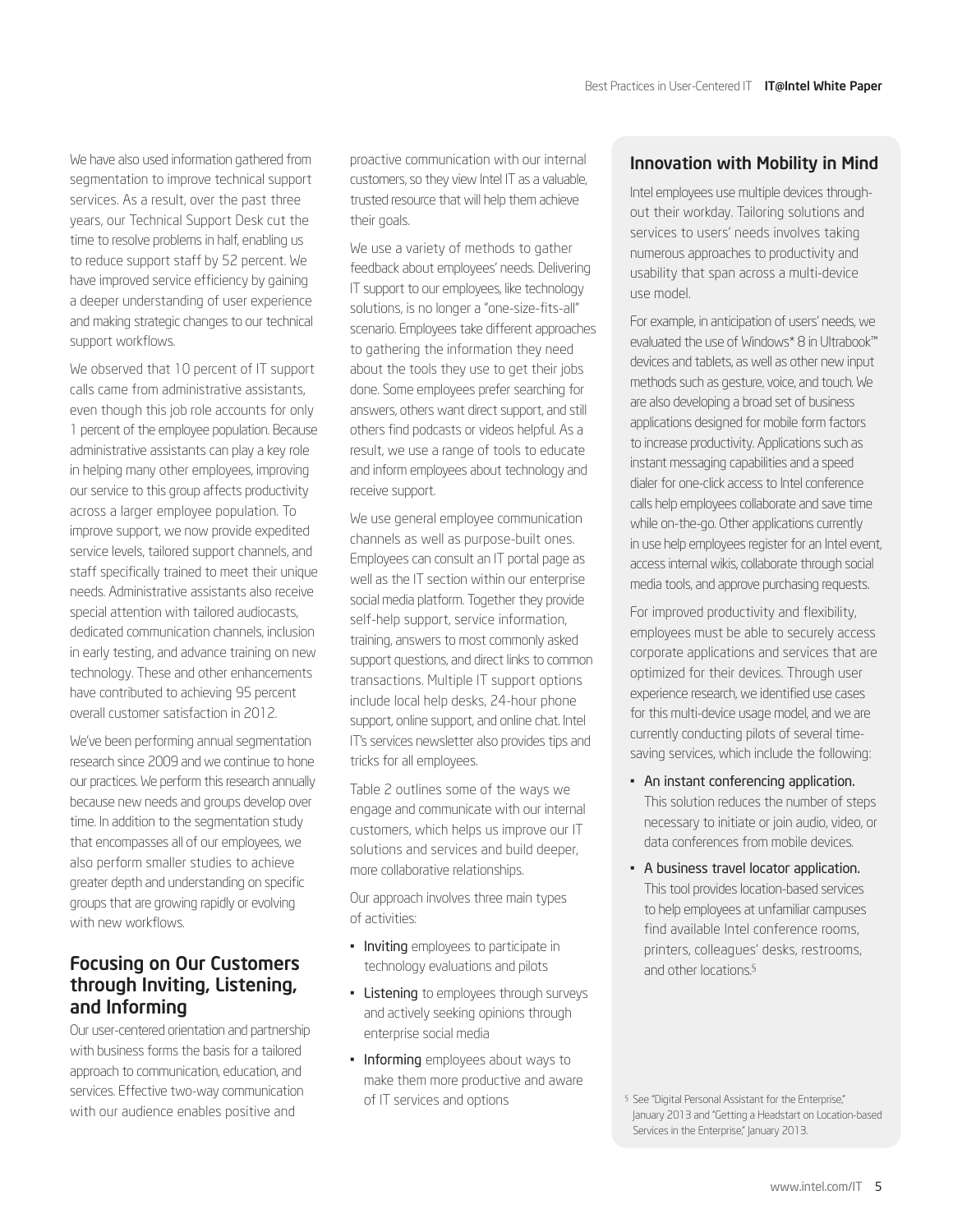| Category  | <b>Method</b>                         | <b>Implementation Approach</b>                                                                                                                                                                                                     |  |
|-----------|---------------------------------------|------------------------------------------------------------------------------------------------------------------------------------------------------------------------------------------------------------------------------------|--|
| Inviting  | New technology pilots                 | Employees are invited to participate in IT pilots and provide feedback on new IT solutions being considered for<br>implementation in the enterprise.                                                                               |  |
|           | Early adopter programs                | Employees eager for the latest technology solutions can sign up to be early adopters.                                                                                                                                              |  |
| Listening | Annual survey                         | We conduct an annual survey to measure employee satisfaction with IT products and services and<br>to help identify areas most important to employees.                                                                              |  |
|           | Enterprise social<br>media platform   | Individuals supporting IT tools and services reach out to a diverse set of employees, often seeking their input<br>for troubleshooting and issue resolution. The platform is also used as a core tool for pilot program self-help. |  |
|           | Topic-specific surveys                | We use surveys and blog conversations to determine what is important to employees.                                                                                                                                                 |  |
| Informing | Employee newsletter                   | We educate employees, as well as monitor and address their feedback, through an internal bi-weekly newsletter<br>called "Digital Edge" with articles on technology topics.                                                         |  |
|           | Technical support forums              | Technology forums and comment boxes provide a way to post real-time announcements about products and<br>services, respond to employee questions, and provide greater details or related information.                               |  |
|           | Device and service<br>selection tools | We help employees learn what BYO devices and features can be used at Intel before they make<br>a purchase by providing a comparison matrix (see Table 3, on the next page).                                                        |  |
|           | <b>Roadshows</b>                      | We set up booths in cafeterias or conduct virtual online events where employees can learn about<br>new technology and other IT solutions directly from Intel IT experts.                                                           |  |
|           | Audiocasts                            | Internal audiocasts are created every 10 weeks for administrative assistants. Specific product audiocasts are<br>also delivered as needed.                                                                                         |  |
|           | <b>Wikis</b>                          | IT training produces educational content and distributes it through internal wikis.                                                                                                                                                |  |

#### Table 2. Examples of how Intel IT engages with employees to improve solutions, services, and customer experience

#### Examples of Inviting, Listening, and Informing Activities

Our early adopter program is an example of inviting Intel employees to participate. For example, we invited employees to participate in Microsoft Windows\* 7, Windows 8, and the Ultrabook™ device PoC and pilot programs. This enabled early adopters to test the new technology in their daily workflows. The results provided valuable feedback to IT, which helped us make the solutions and services more stable for general users who adopt the technology later.

Our bring-your-own PC stipend evaluation<sup>1</sup> is an example of **listening** to Intel employees. We conducted a worldwide survey and a blog conversation with employees to determine their priorities on factors related to offering a stipend-funded program for employees to purchase their own primary

business PC. Although the ultimate result of this evaluation showed the proposed program was not cost-effective for Intel, the information we gathered on employee PC priorities helped guide our decision to fast-track access to business Ultrabook devices for mobile users as a standard offering instead of proceeding with the stipend plan.<sup>2</sup>

Intel IT's audiocasts are a key communication method that includes both listening to and informing employees to build trust and relationships with them. For example, we produce audiocasts for specific audiences, such as the ones for administrative assistants every 10 weeks, or on specific topics, such as mobile devices. The live audiocasts can also be downloaded later as podcasts.

Supporting consumerization with our BYOD program and our small form factor roadmap is another example of informing employees.

Having many choices requires help in making the right decision and in resolving issues. For example, Intel IT communicates to employees through various internal methods and on our small form factor web page about what personal devices will be supported in the enterprise, and what services they can expect to get on them. Table 3, on the previous page, illustrates the type of information we communicate to employees to help them make an educated decision about what personal smartphone to purchase based on their needs and the IT services we provide to those devices.<sup>3</sup>

Table 4, on the previous page, shows how we encourage employees participating in the BYO Mac, PC, and tablet programs to think about how they will use a device so they can choose the best solution for their work environment.

<sup>1</sup> See "BYO PC Stipend: Investigating a Stipend-funded BYO PC Supply Model," November 2012.

<sup>2</sup> See "Deploying Business Ultrabook™ Devices in the Enterprise," January 2013.

<sup>&</sup>lt;sup>3</sup> See "Best Practices for Enabling Employee-owned Smart Phones in the Enterprise," December 2011.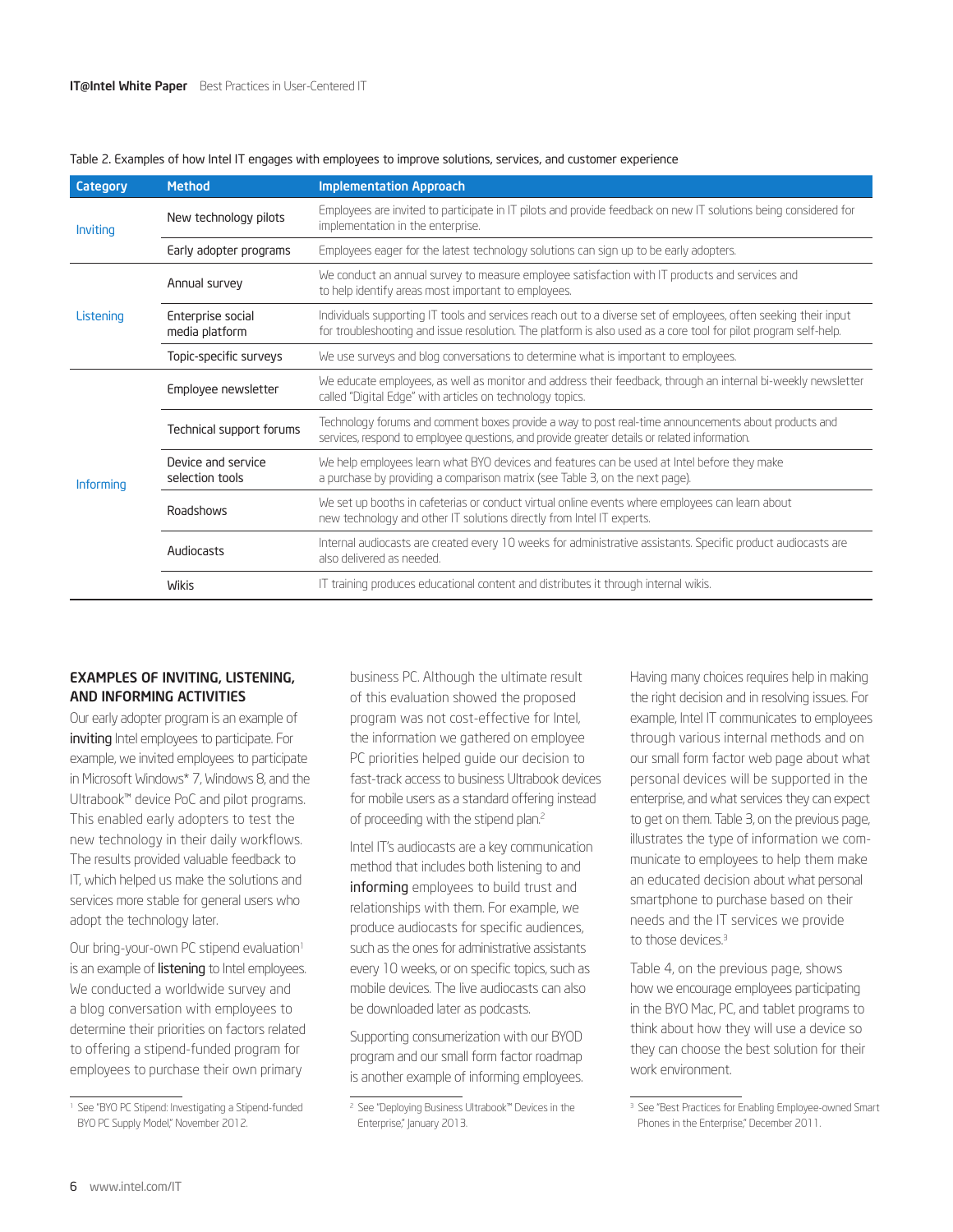#### Table 3. Smartphone Feature Comparison Chart

| <b>Feature</b>                                                                                                                                                                                                         | <b>OS 1</b>             | <b>OS 2</b>             | <b>OS 3</b>                           | <b>0S4</b>                 | <b>OS 5</b>                                              |
|------------------------------------------------------------------------------------------------------------------------------------------------------------------------------------------------------------------------|-------------------------|-------------------------|---------------------------------------|----------------------------|----------------------------------------------------------|
| E-mail                                                                                                                                                                                                                 | $\blacktriangleright$   |                         | $\blacktriangleright$                 | may be required, depending | Additional security software<br>on the supported device. |
| Calendar                                                                                                                                                                                                               | $\overline{\mathbf{v}}$ | $\overline{\mathbf{v}}$ | $\blacktriangleright$                 | $\checkmark$               | ✔                                                        |
| Contacts                                                                                                                                                                                                               | ✔                       | $\blacktriangleright$   | ✔                                     | $\blacktriangleright$      | $\checkmark$                                             |
| <b>Global Positioning System (GPS)</b>                                                                                                                                                                                 |                         | $\blacktriangleright$   | ✔                                     | ✔                          | ✔                                                        |
| Wi-Fi*<br>Allows you to connect to your home network or public Wi-Fi<br>in airport or coffeeshop, and other areas                                                                                                      | Varies                  | Varies                  | Varies                                |                            |                                                          |
| <b>Internet Usability</b>                                                                                                                                                                                              | Good                    | Varies                  | Varies                                | Best                       | Best                                                     |
| <b>Internet Applications</b><br>Examples: mapping applications, currency converters, etc.                                                                                                                              | Good                    | Good                    | Good                                  | Better                     | Best                                                     |
| <b>Intel Intranet Availability</b>                                                                                                                                                                                     | Some Available          | $\boldsymbol{\times}$   | ×                                     | $\boldsymbol{\times}$      | Some Available                                           |
| <b>Business Application Availability</b><br>Examples: Instant messaging, audio conferencing, etc.                                                                                                                      | More Available          | Some Available          | Some Available                        | Less Available             | Some Available                                           |
| <b>Battery Life</b><br>Standby or talk                                                                                                                                                                                 | Best                    | Good                    | Good                                  | Good                       | Good                                                     |
| <b>Global Roaming Capability</b>                                                                                                                                                                                       |                         |                         | Varies by Rate Plan                   |                            |                                                          |
| <b>Tethering</b><br>Connect your phone to your laptop and use the phone as a modem<br>to connect to the Internet (like a wireless data card). Performance<br>varies by phone model and service provider network speed. |                         |                         | Varies by Country or Service Provider |                            |                                                          |

 $\vee$  available;  $\times$  unavailable

#### Table 4. Employee Bring-Your-Own Mac, PC, and Tablet Program Implementation Guide

|                                                                                                          | <b>Server-Hosted Virtualization -</b><br><b>Virtual Application Suite</b><br><b>Browser-based Connection</b><br>to Intel | <b>Intel Corporate</b><br><b>Layer Installation</b><br>Special Build on Your PC | <b>Server-Hosted Virtualization -</b><br>Desktop in the Cloud<br>Server-hosted Virtual<br>Windows* 7 Desktop | <b>Client-Hosted Virtualization -</b><br><b>Type 2 Hypervisor</b><br>Local Application on Your PC                                   |  |
|----------------------------------------------------------------------------------------------------------|--------------------------------------------------------------------------------------------------------------------------|---------------------------------------------------------------------------------|--------------------------------------------------------------------------------------------------------------|-------------------------------------------------------------------------------------------------------------------------------------|--|
| <b>Technology Implementation</b>                                                                         | Secondary Companion Tablet                                                                                               | Primary Compute                                                                 | Primary Compute                                                                                              | Primary Compute                                                                                                                     |  |
| <b>Best Use Case Scenario</b>                                                                            | • Access to common applications,<br>executed full screen                                                                 | • Use standard applications and<br>require high-speed performance               | • Need a customizable desktop<br>but don't want the Intel build                                              | . Don't want the Intel build but<br>want the ability to access Intel<br>data and applications when not<br>connected to the Internet |  |
|                                                                                                          | • Ability to copy and paste among<br>virtualized applications                                                            |                                                                                 | • Want to participate in both<br>Companion Tablet and<br>Primary programs                                    |                                                                                                                                     |  |
| Works well for those<br>enrolling in both bring-<br>your-own Primary and<br><b>Companion Tablet</b>      |                                                                                                                          | ×                                                                               |                                                                                                              | X                                                                                                                                   |  |
| I travel a lot and may have<br>low bandwidth connections                                                 | Good                                                                                                                     | <b>Best</b>                                                                     | Not Recommended                                                                                              | Better                                                                                                                              |  |
| I usually work on-campus<br>or at home with a<br>broadband connection                                    | <b>Better</b>                                                                                                            | <b>Best</b>                                                                     | Better                                                                                                       | Good                                                                                                                                |  |
| I frequently use rich<br>media applications at work<br>(video calls, 3D graphics,<br>web-based training) |                                                                                                                          | Not Recommended                                                                 |                                                                                                              |                                                                                                                                     |  |
| <b>Offline Access</b>                                                                                    | $\boldsymbol{\mathsf{x}}$                                                                                                | ✔                                                                               | ×                                                                                                            | ✔                                                                                                                                   |  |

 $\checkmark$  available;  $\checkmark$  unavailable